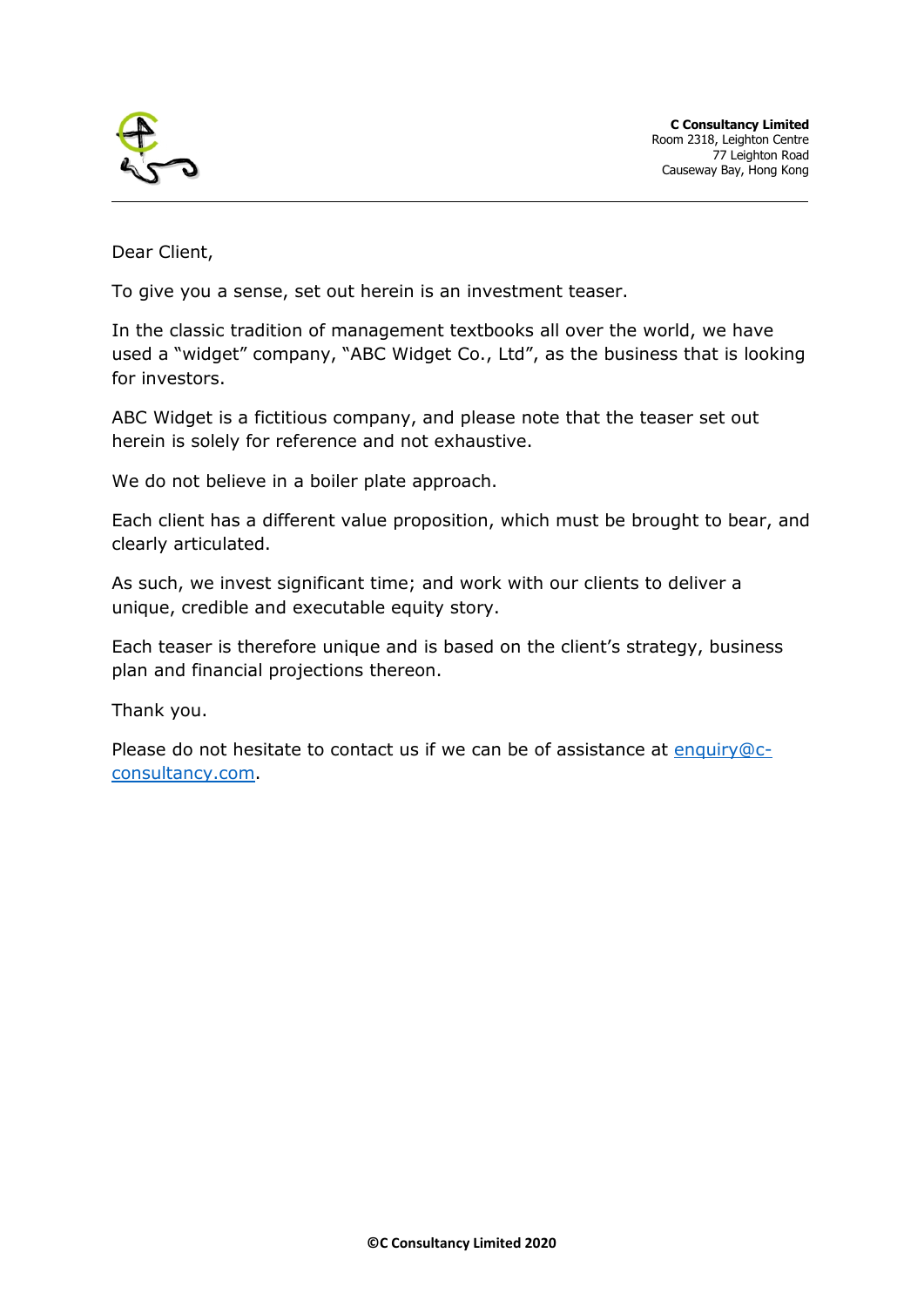## **Teaser: ABC Widget Co., Ltd**

| <b>• Leading Widget Manufacturer</b><br><b>Key Investment</b><br>Theme:<br><b>First Mover Consolidation Play</b><br>• High Growth Widget Segment<br>• Long Term, Stable & Scalable<br><b>Strong Growth Drivers</b><br><b>· Industry Veterans Management</b><br>• Solid Financials With IPO Potential |  |
|------------------------------------------------------------------------------------------------------------------------------------------------------------------------------------------------------------------------------------------------------------------------------------------------------|--|
|------------------------------------------------------------------------------------------------------------------------------------------------------------------------------------------------------------------------------------------------------------------------------------------------------|--|

**More than a decade of track record and the start of a widget consolidation play.**  Established in 2000, ABC Widget Co., Ltd ("ABC") has more than a decade of a track record in working with leading widget distributor operators such as High Flyer Ltd, Power Play Ltd and Winner Group Ltd, to deliver widget distributor solutions for domestic and international brands. In September 2011, ABC became the first widget distributor company in China to be awarded a Beijing widget manufacturing concession via a public tender process. ABC believes that this marks the start of a new era during which all future awarding of widget manufacturing concessions will be subject to a public tender process. With its first mover advantage in this regard, ABC is therefore uniquely positioned to lead the consolidation of the lucrative widget manufacturing market, and is now seeking US\$10 million investment.

**Well positioned in a fast growth segment with a long term, stable and scalable** 

**business model.** According to CTR China, widget manufacturing grew 24% for the first three quarters of 2020, which outperformed the 14% growth for the market as a whole. Continued growth in widget manufacturing will be underpinned by Beijing's plan is to expand its widget network from approximately 300 tons to 1,000 tons by 2025. Through the public tender, ABC secured the widget concessions of four regional markets for a period of up to 8 years (5 years with first right of refusal for 3 more years); and is confident of securing similarly long term widget concessions for two more regional markets, for a total of six regional markets by 2023. Additionally, ABC also has a contract to sell widget related accessories on all regional markets for ten years. As the franchise fees payable under these various widget concessions are substantially fixed in nature, ABC is well positioned to benefit from a fast growing widget segment through its long term, stable and scalable business model.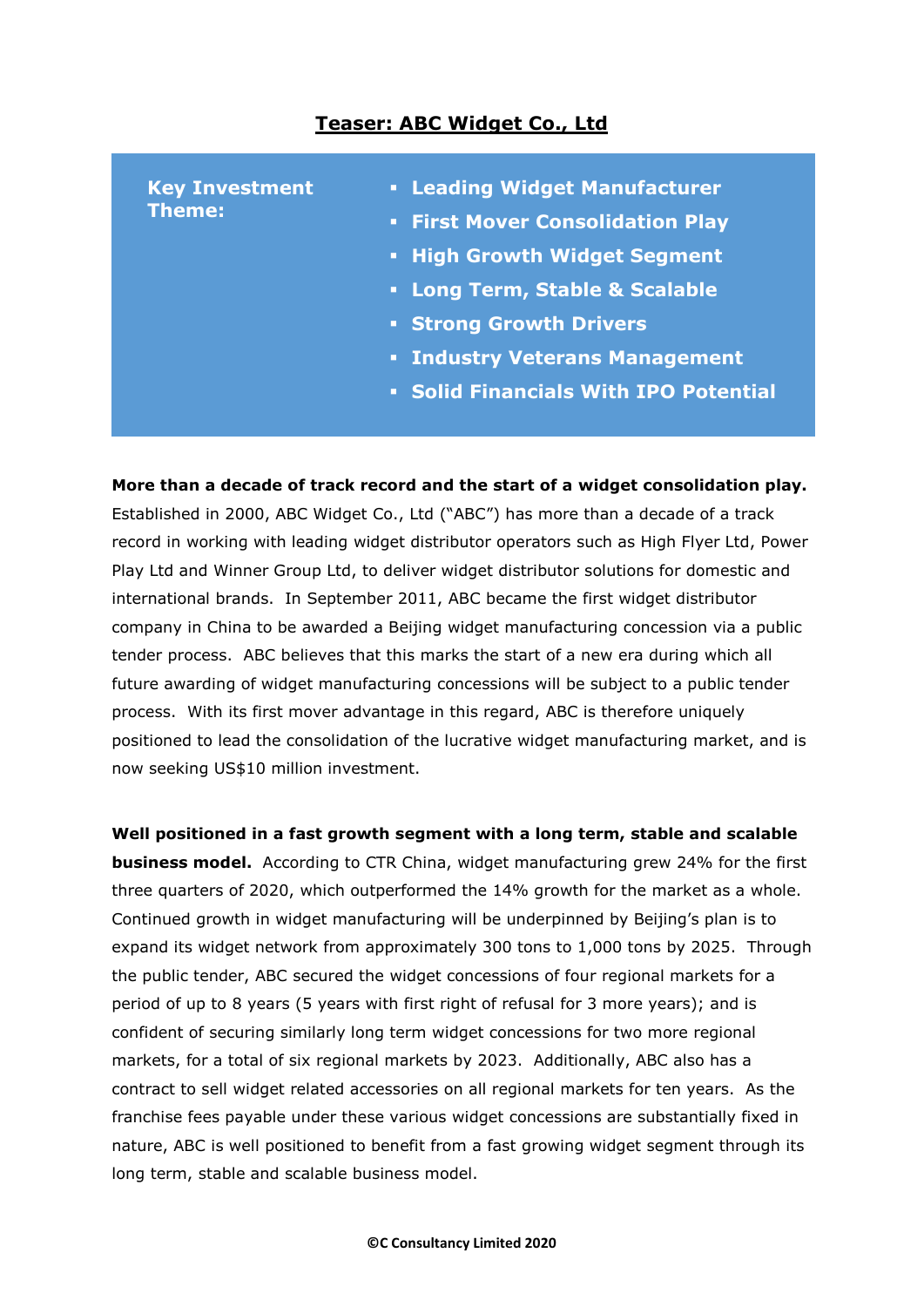## **Teaser: ABC Widget Co., Ltd**

**Pipeline of widget manufacturing concessions and initiatives will provide efficient growth drivers.** During 2020-23, five additional regional widget markets are expected to be opened for tender. Leveraging on its successful public tender in September 2019, ABC is currently laying the groundwork for securing the widget concessions for these five markets. Additionally, ABC is also in various stages of assessing, developing and negotiating a number of initiatives to improve widget functions and usage with; and these include the deployment of mobile technology and interactive touch screen, and the wider adoption of GPD enable location based technology. As a focused widget operator, ABC will be able to swiftly integrate these widget concessions and initiatives into its existing portfolio of widget manufacturing solutions for sale, and this will provide a steady stream of efficient growth drivers for the next 5 years without a significant increase to its existing headcount.

**Top management comprises of widget distributor veterans.** Collectively, ABC top management has close to 50 years of widget manufacturing and distributor experience in China, dating back to the late 1990s when they worked in US-based XYZ Ltd, the world's largest widget company. Mr. Li KS, the Chairman of ABC, joined XYZ Ltd in 1983 before founding ABC in 2000. Mr. John Lee, the general manager, joined XYZ Ltd in 1998, and has since worked with leading industry operators including Power Play Ltd and High Flyer Ltd. Mr. Zheng BS, deputy general manager, joined XYZ Ltd in 1999 before co-founding ABC in 2000. Mr. Peter Chen, operations general manager, joined XYZ Ltd in 2000 and was involved in the planning and establishment of widget manufacturing media in Tianjin and Shenzhen.

**Expect solid financial performance with IPO potential.** Based on widget concessions of six regional markets and widget accessories, ABC expects to turnover more than RMB80 million in 2020, which it projects will increase to more than RMB300 million in 2016, representing a CAGR of more than 35%. As 2019 is the first year of the widget concessions, ABC's projected a loss of approximately RMB6 million but expects 2020 to turnaround with net profit of more than RMB10 million. Subsequent increase in annual net profit from 2021 to 2025 is projected at 40%-50% per year. This financial projection is based on actual contractual terms and what ABC believes to be prudent assumptions having regards to the market environment, in particular those assumptions relating to selling price and market conditions. Further, the accretive effect of ABC's pipeline has not been factored into this projected financial performance. Accordingly, ABC is committed and believes that it will deliver a financial performance for a potential